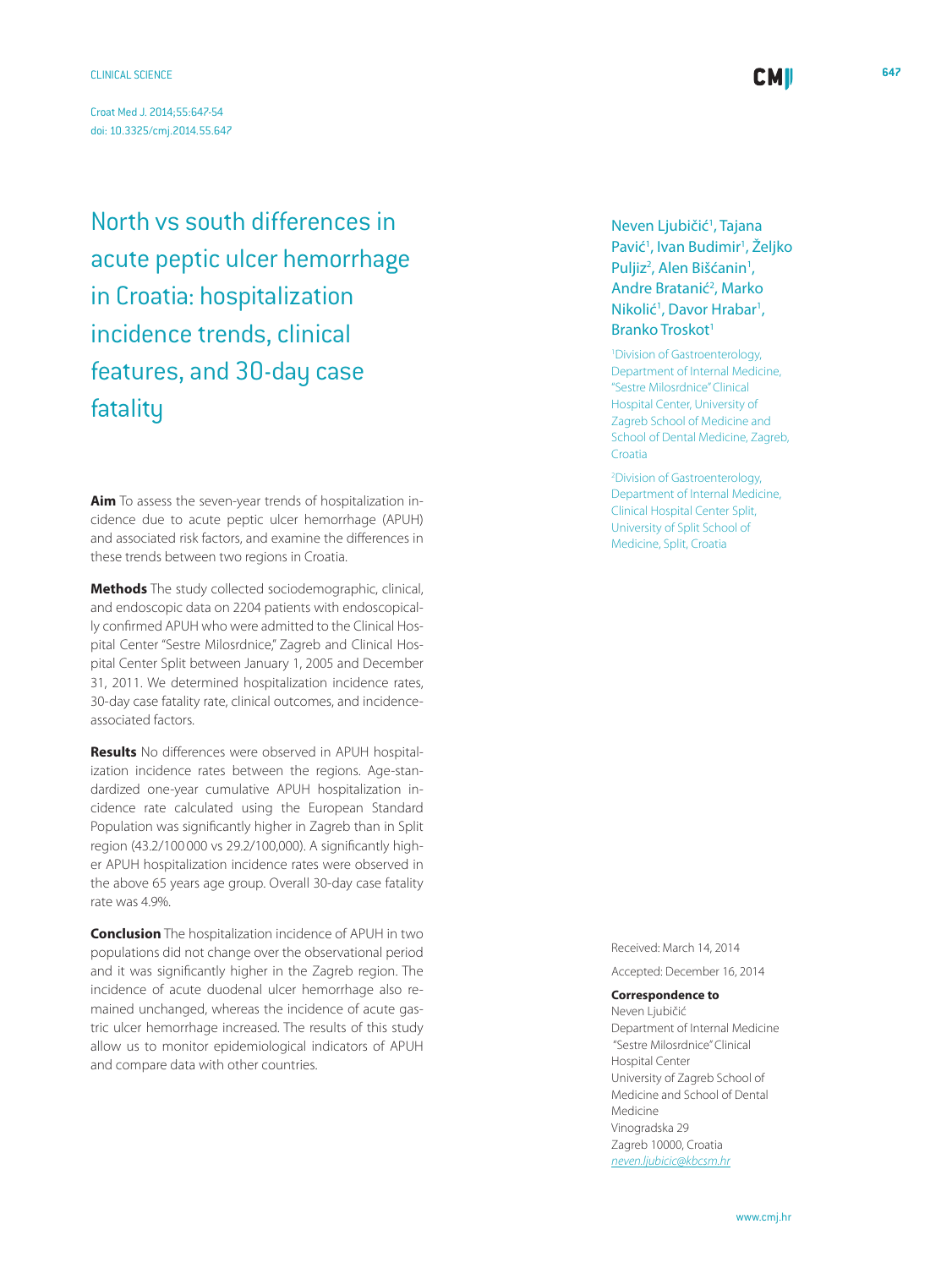Acute peptic ulcer hemorrhage (APUH) is a common medical condition that results in high patient morbidity. In spite of pharmacological and endoscopic therapy advancements, APUH remains a significant medical problem due to still unresolved questions regarding acute management and complications (1). Mortality rates from ulcer hemorrhage in various European countries range from 3.4% to 14%, and the reason for this difference is unknown (1-3). While the prevalence of *H. pylori* infection declines, there is an increase in the proportion of patients with ulcer hemorrhage unrelated to *H. pylori* infection or the use of non-steroidal anti-inflammatory drugs (NSAIDs), including aspirin (4). Recent data suggest that patients with non-*H. pylori*non-NSAID idiopathic bleeding peptic ulcers have significantly higher mortality rates than patients with *H. pylori*  ulcers (5). Numerous studies have shown that endoscopic and pharmacological treatment of APUH episodes can reduce rebleeding rates, rates of surgical interventions, and length of hospital stay, although some trials indicate that none of these approaches has substantially reduced the overall mortality associated with bleeding events (3,4,6). So far no data has been published on the hospitalization incidence of APUH in Croatia. The aim of this study was to assess the seven-year trends in hospitalization incidence due to APUH, clinical features of APUH, and 30-day case fatality in two different regions in Croatia.

### **METHODS**

This study was conducted in two centers that together serve a population of approximately 760 000: Clinical Hospital Center "Sestre Milosrdnice" in Zagreb – northern region of Croatia, serving a population of 300 000 people and Clinical Hospital Center Split – southern region of Croatia, serving a population of 460 000 people. 4571 consecutive patients admitted to these centers with acute upper gastrointestinal hemorrhage between January 1, 2005 and December 31, 2011 were considered for inclusion. Only the first admission of each patient was counted, irrespective of subsequent or previous episodes of upper gastrointestinal hemorrhage. Acute upper gastrointestinal hemorrhage was suspected if the patient presented with hematemesis, melena, or hematochezia and/or if bloody nasogastric aspirate was observed. In all such patients, upper gastrointestinal endoscopy was performed within 12 hours of hospital admission. Patients were included in the study only if emergency endoscopy revealed a gastric or duodenal ulcer without any other source of bleeding. The following patients' data were collected: sex, age, smoking and alcohol consumption, recent use of NSAIDs and/or antiplatelet agents (aspirin, clopidogrel, and ticlopidine), medical history, and physical and initial laboratory findings (complete blood count, prothrombin time, and renal function tests). Drug usage was defined as at least one dose taken within one week before the episode of hemorrhage. The overall health and comorbidity was graded according to the American Society of Anesthesiology (ASA) classification (7). The hemodynamic instability was defined as syncope or systolic blood pressure <100 mm Hg. Risk assessment of APUH was performed according to the Rockall classification (8).

Endoscopy was carried out by trained endoscopists, each with at least five years of experience in treating patients with gastrointestinal (GI) hemorrhage. Endoscopic characteristics including ulcer localization, ulcer size, and signs of hemorrhage were recorded. The diameter of ulcer was measured using endoscopic biopsy forceps (FG-25K, Olympus, Tokyo, Japan). Hemorrhage was classified according to the modified Forrest criteria (9). The commonly used hemostatic procedures were epinephrine injection (1:10 000 solution of epinephrine) and/or mechanical hemostasis with stainless steel hemoclips (Olympus). All patients were given acid suppressive therapy: pantoprazole 80 mg i.v. (bolus) and then 40 mg i.v. every 8 hours for at least 48 hours, followed by 40 mg daily orally, or esomeprazole 80 mg i.v. (bolus), and then 40 mg 15 i.v. every 8 hours for at least 48 hours, followed by 40 mg daily orally. Primary hemostasis was defined as absence of hemorrhage immediately after the initial endoscopic hemostasis, whereas permanent hemostasis was defined as the absence of recurrent bleeding within the 30-day period after the initial or secondary endoscopic hemostasis. Recurrent bleeding was defined as one or more signs of ongoing hemorrhage, including fresh hematemesis or melena, hematochezia, aspiration of fresh blood via nasogastric tube, and hemoglobin level decrease by more than 2 g/dL over a 24-hour period. If recurrent hemorrhage was suspected, upper endoscopy was performed immediately. Recurrent hemorrhage was confirmed in case of active bleeding, presence of fresh blood clot in the ulcer base or "coffee ground" material or blood in the stomach and/or duodenum. Patients with two unsuccessful endoscopic retreatments underwent emergency surgery.

Gastric biopsies for *H. pylori* diagnosis were performed in 1932 patients (87.6%) during index endoscopy. Two biopsy specimens were taken from the gastric antrum and body, and the presence of *H. pylori* was assessed by histologic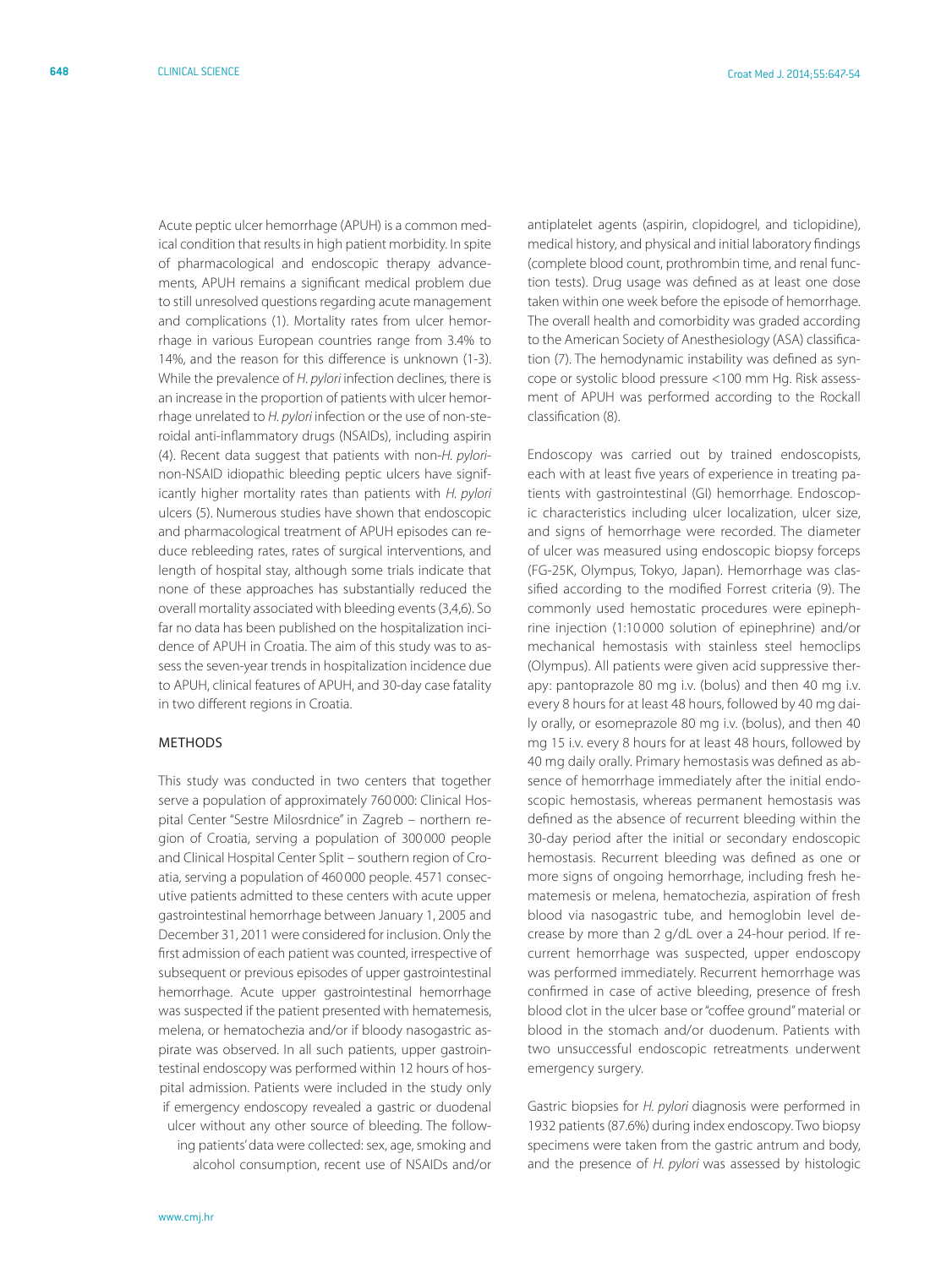examination of the specimens using hematoxylin-eosin (HE) stain. In patients with gastric ulcer without recurrent bleeding, control endoscopy was performed 4-5 days after the initial hemostasis, and biopsy specimens were obtained from the margins and the base of gastric ulcers to exclude malignancy. Patients with suspected or proven malignancy ( $n=56$ ) were not included in the study. In both gastric and duodenal ulcer patients with negative *H. pylori*  histology at index endoscopy, urea-breath test or control

endoscopy with histology was performed following cessation of acid suppressive therapy for at least 2 weeks.

Clinical outcome was recorded for up to 30 days and was defined as the amount of red blood cell transfusion, need for surgical intervention, days of hospitalization, and 30 day mortality. Written informed consent was obtained before endoscopy and enrollment. Ethical approval was obtained from ethics committees of both hospitals.

Table 1. Age-standardized hospitalization incidence rates per 100000 population for gastric and duodenal peptic ulcers hemorrhage using the European Standard Population (9)

|                                                                                   |                                |                  | Zagreb           | Split                                                                                              |                  |           |                  |           |  |
|-----------------------------------------------------------------------------------|--------------------------------|------------------|------------------|----------------------------------------------------------------------------------------------------|------------------|-----------|------------------|-----------|--|
| Groups                                                                            | participants<br>in this study* |                  |                  | population* age-specific age -standardized in this study*population* age-specific age-standardized | participants     |           |                  |           |  |
| Men                                                                               |                                |                  |                  |                                                                                                    |                  |           |                  |           |  |
| <65 years, n                                                                      | 368                            | 781,747          | 47               | 315,3963                                                                                           | 365              | 1,260,909 | 29               | 1,939,473 |  |
| 65-80 years, n                                                                    | 237                            | 144,627          | 164              | 1,474,825                                                                                          | 302              | 230,284   | 131              | 1,180,282 |  |
| ≥80 years, n                                                                      | 67                             | 31,856           | 210              | 420,643                                                                                            | 99               | 54,174    | 183              | 365,491   |  |
| Overall crude incidence<br>(95% confidence interval)                              |                                | 70.1 (64.8-75.4) |                  |                                                                                                    | 49.6 (46.1-53.1) |           |                  |           |  |
| Overall age standardized<br>incidence <sup>+</sup>                                |                                | 64.7 (59.8-69.6) |                  |                                                                                                    | 44.7 (41.5-47.8) |           |                  |           |  |
| Rate ratio Zagreb vs Split                                                        |                                |                  |                  | 1.41                                                                                               |                  |           |                  |           |  |
| Rate ratio Zagreb vs Split<br>standardized                                        |                                |                  |                  | 1.45                                                                                               |                  |           |                  |           |  |
| Women                                                                             |                                |                  |                  |                                                                                                    |                  |           |                  |           |  |
| <65 years, n                                                                      | 127                            | 864,603          | 15               | 984,151                                                                                            | 69               | 1,269,573 | 5                | 364,138   |  |
| 65-80 years, n                                                                    | 164                            | 205,975          | 80               | 716,590                                                                                            | 155              | 296,055   | 52               | 471,197   |  |
| ≥80 years, n                                                                      | 100                            | 71,191           | 140              | 280,933                                                                                            | 121              | 109,005   | 111              | 222,007   |  |
| Overall crude incidence<br>(95% confidence interval)                              |                                | 34.2 (30.9-37.6) |                  |                                                                                                    | 20.6 (18.4-22.8) |           |                  |           |  |
| Overall age standardized<br>incidence (95% confi-<br>dence interval) <sup>+</sup> |                                | 25.4 (22.9-27.9) |                  |                                                                                                    | 13.6 (12.1-15.0) |           |                  |           |  |
| Rate ratio Zagreb vs Split                                                        |                                |                  |                  | 1.66                                                                                               |                  |           |                  |           |  |
| Rate ratio Zagreb vs Split<br>standardized                                        |                                |                  |                  | 1.87                                                                                               |                  |           |                  |           |  |
| Total                                                                             |                                |                  |                  |                                                                                                    |                  |           |                  |           |  |
| <65 years, n                                                                      | 495                            | 1,646,343        | 30               | 2,014,464                                                                                          | 464              | 2,530,482 | 18               | 1,228,540 |  |
| 65-80 years, n                                                                    | 401                            | 350,606          | 114              | 1,029,361                                                                                          | 457              | 526,339   | 87               | 781,436   |  |
| ≥80 years, n                                                                      | 167                            | 103,050          | 162              | 324,115                                                                                            | 220              | 163,179   | 135              | 269,642   |  |
| Overall crude incidence<br>(95% confidence interval)                              |                                | 50.6 (47.6-53.7) |                  |                                                                                                    | 35.4 (33.4-37.5) |           |                  |           |  |
| Overall age standardized<br>incidence (95% confi-<br>dence interval) <sup>+</sup> |                                |                  | 43.2 (40.6-45.8) |                                                                                                    |                  |           | 29.2 (27.5-30.9) |           |  |
| Rate ratio Zagreb vs Split                                                        |                                |                  |                  | 1.42                                                                                               |                  |           |                  |           |  |
| Rate ratio Zagreb vs Split<br>standardized                                        |                                |                  |                  | 1.47                                                                                               |                  |           |                  |           |  |
| $*D_{11}$ $L_{12}$ $\rightarrow$ 0005 0011                                        |                                |                  |                  |                                                                                                    |                  |           |                  |           |  |

\*Data from 2005-2011.

†Age-standardized rates per 100000 population for specific age groups calculated using the European Standard Population. All differences were significant (*P*<0.05) in favor of the Zagreb region.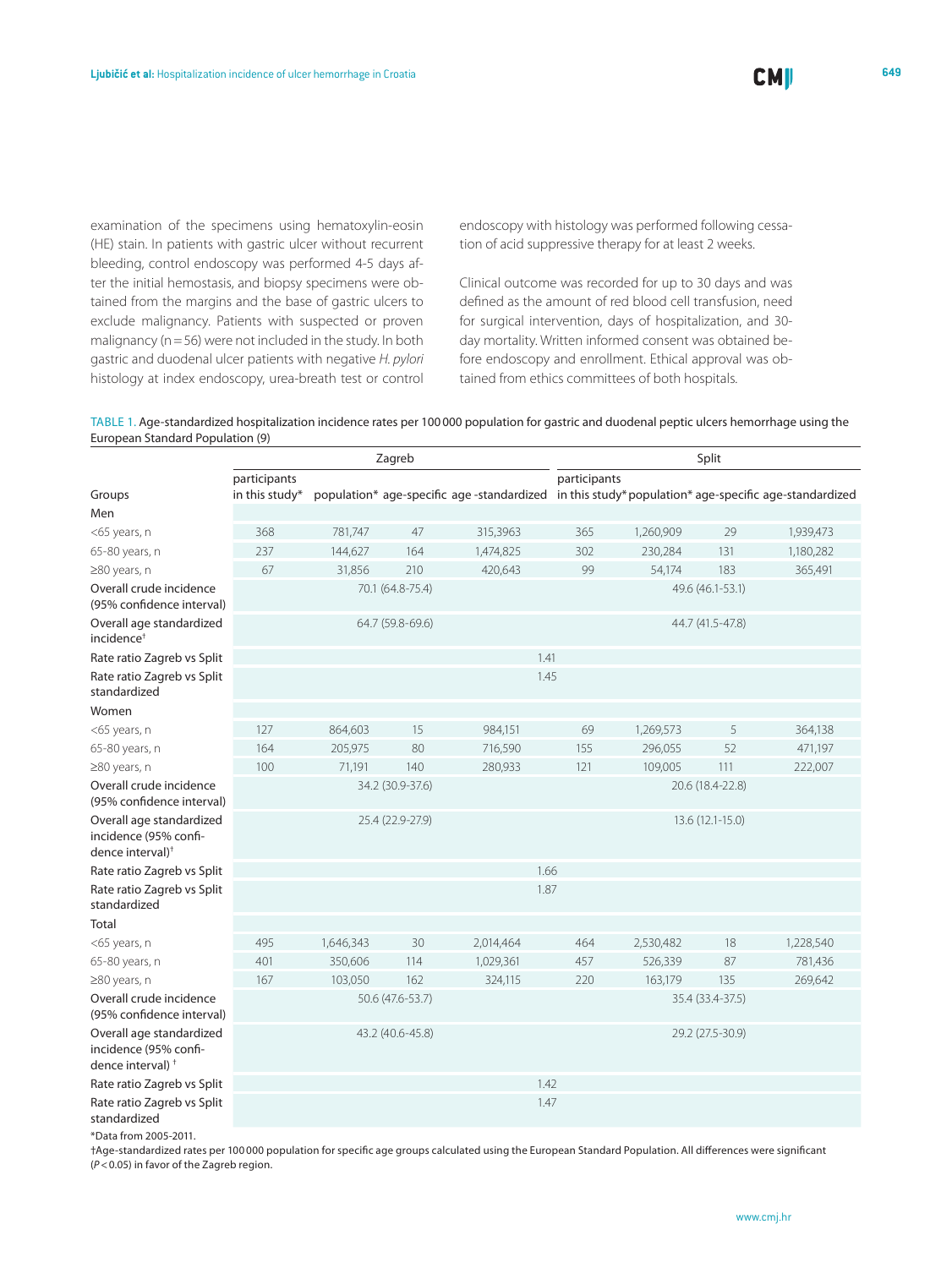### Statistical analysis

All analyses were performed with the statistical package STATISTICA, version 10, [\(www.statsoft.com](www.statsoft.com)). The total population of Zagreb and Split covered by the two studied hospitals according to data from 2005 was used as the standard. Crude age-specific rates were determined for each region for both sexes and for total sample. Direct standardization using European standard population from 2013 was performed for all crude rates, and adequate rate ratios were determined. Distribution of the European Standard Population for our study was 67 000 for age group 15-65 years, 9000 for age group 65-79 years, and 2000 for age group older than 80 years (10). Confidence intervals (CI) were used to present differences between the groups The age-standardized rate for a particular condition (gastric or duodenal ulcer bleeding) was obtained by applying the observed age-specific rates for the condition to a given standard population.

### Results

Data on 2204 patients with endoscopy-confirmed APUH were analyzed, yielding a one-year cumulative age-standardized hospitalization incidence of 41.4 cases/100 000 people (95% CI, 39.7-43.2). Age-standardized one-year

| TABLE 2. Clinical characteristics of the patients with acute peptic ulcer hemorrhage from Zagreb and Split region |
|-------------------------------------------------------------------------------------------------------------------|
|-------------------------------------------------------------------------------------------------------------------|

|                                                   | Gastric ulcer   |                 |                  | Duodenal ulcer  |                 |                  |  |
|---------------------------------------------------|-----------------|-----------------|------------------|-----------------|-----------------|------------------|--|
|                                                   | Zagreb          | Split           | $\boldsymbol{P}$ | Zagreb          | Split           | $\boldsymbol{P}$ |  |
| No. patients, n (%)                               | 596 (56.1)      | 466 (43.9)      |                  | 467 (40.9)      | 675 (59.1)      |                  |  |
| Age (years), n (%):                               |                 |                 |                  |                 |                 |                  |  |
| < 65                                              | 239 (40.1)      | 164 (35.2)      |                  | 256 (54.8)      | 300 (44.5)      |                  |  |
| 65-80                                             | 262 (44.0)      | 207 (44.4)      | 0.102            | 139 (29.8)      | 250 (37.0)      | 0.003            |  |
| > 80                                              | 95 (15.9)       | 95 (20.4)       |                  | 72 (15.4)       | 125(18.5)       |                  |  |
| Sex, n (%):                                       |                 |                 |                  |                 |                 |                  |  |
| Men                                               | 345 (57.9)      | 299 (64.2)      | 0.038            | 327 (70.0)      | 497 (73.6)      | 0.181            |  |
| Women                                             | 251 (42.1)      | 167 (35.8)      |                  | 140 (30.0)      | 178 (26.4)      |                  |  |
| Clinical presentation, n (%):                     |                 |                 |                  |                 |                 |                  |  |
| Gastric content                                   |                 |                 |                  |                 |                 |                  |  |
| blood                                             | 234 (39.3)      | 191 (41.0)      | 0.569            | 213 (45.6)      | 302 (46.0)      | 0.772            |  |
| coffee ground                                     | 362 (60.7)      | 275 (59.0)      |                  | 254 (54.3)      | 373 (54.0)      |                  |  |
| Hemodynamic instability                           | 59 (9.2)        | 12(2.6)         | < 0.001          | 56 (12.0)       | 4(0.6)          | < 0.001          |  |
| Rockall score                                     |                 |                 |                  |                 |                 |                  |  |
| $<$ 3                                             | 167 (28.0)      | 275 (59.0)      |                  | 174 (37.3)      | 425 (63.0)      |                  |  |
| $3 - 6$                                           | 358 (60.1)      | 181 (38.8)      | < 0.001          | 252 (53.9)      | 241 (35.7)      | < 0.001          |  |
| $\geq$ 7                                          | 71 (11.9)       | 10(2.2)         |                  | 41 (9.8)        | 9(1.3)          |                  |  |
| Hemoglobin level (g/L), mean ± standard deviation | $93.2 \pm 25.2$ | $93.9 \pm 24.1$ | 0.706            | $95.1 \pm 24.7$ | $93.6 \pm 26.6$ | 0.341            |  |
| Overall comorbidities, n (%):                     |                 |                 |                  |                 |                 |                  |  |
| Mild disease (ASA 2)                              | 142 (23.8)      | 220 (47.2)      | < 0.001          | 104(22.3)       | 282 (41.8)      | < 0.001          |  |
| Moderate/Severe (ASA 3-4)                         | 174 (29.2)      | 141 (30.3)      | 0.706            | 102 (21.8)      | 167 (24.7)      | 0.256            |  |
| H. pylori [positive/n (%)]                        | 259/673 (38.5)  | 95/264 (36.0)   | 0.478            | 212/452 (46.9)  | 275/543(50.6)   | 0.240            |  |
| Drugs on presentation, n (%):                     |                 |                 |                  |                 |                 |                  |  |
| <b>NSAIDs</b>                                     | 251 (42.1)      | 78 (16.7)       | < 0.001          | 162 (34.7)      | 118 (17.5)      | < 0.001          |  |
| Aspirin                                           | 75 (12.6)       | 121 (26.0)      | < 0.001          | 59 (12.6)       | 141 (20.9)      | < 0.001          |  |
| Antiplatelet drugs                                | 14(2.4)         | 0(0)            | 0.001            | 13(2.8)         | O(0)            | < 0.001          |  |
| Corticosteroids                                   | 4(0.7)          | 1(0.2)          | 0.076            | 4(0.9)          | 3(0.4)          | 0.380            |  |
| Anticoagulants                                    | 30(5.0)         | 36 (7.7)        | 0.072            | 15(3.2)         | 41(6.1)         | 0.028            |  |
| History, n (%):                                   |                 |                 |                  |                 |                 |                  |  |
| Alcohol consumption                               | 155 (26.0)      | 75 (16.1)       | < 0.001          | 134 (28.7)      | 84 (12.4)       | < 0.001          |  |
| Smoking                                           | 163 (27.4)      | 70 (15.0)       | < 0.001          | 151 (32.3)      | 103(15.3)       | < 0.001          |  |
| Previous ulcer disease                            | 168 (28.2)      | 106 (22.8)      | 0.044            | 161 (34.5)      | 244 (36.2)      | 0.561            |  |
| Previous ulcer bleeding                           | 130 (21.8)      | 87 (18.7)       | 0.203            | 126 (27.0)      | 150 (22.2)      | 0.065            |  |
| $*$ Alelene, desde ale MCAIDe                     |                 |                 |                  |                 |                 |                  |  |

\*Abbreviation: NSAIDs – non-steroidal anti-inflammatory drugs*;* ASA – American Society of Anesthesiologists.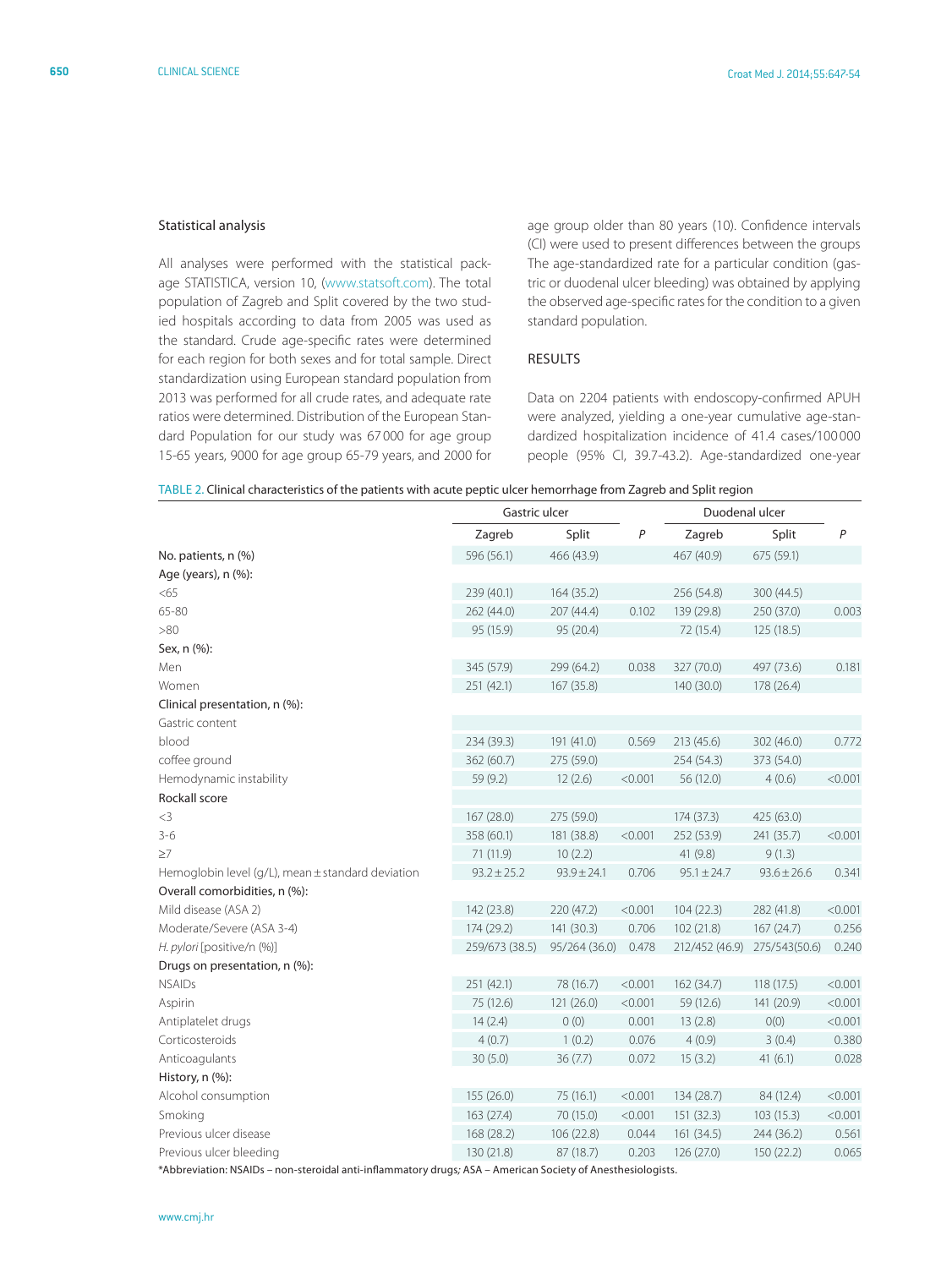cumulative APUH hospitalization incidence rate calculated using the European Standard Population in Zagreb region was 43.2/100 000 (95% CI, 40.6-45.8) and it was significantly higher than in Split region (29.2/100 000 [95% CI, 27.5-30.9]) (Table 1). The incidence of acute duodenal ulcer hemorrhage remained unchanged during the study period, whereas the incidence for acute gastric ulcer hemorrhage increased (Figure 1).



FIGURE 1. Hospitalization incidence of gastric and duodenal ulcer hemorrhage during the seven-year period (2005-2011) in two regions in Croatia

The majority of patients with APUH were men (66.6%, Table 2). The annual changes of the number of cases with acute gastric and duodenal ulcer hemorrhage for both sexes are shown in Figure 2 and Figure 3, respectively.

A slight increase in the mean age of patients with APUH was observed in the study period (62.9 to 65.1 years) and the proportion of patients older than 65 years increased



FIGURE 2. Hospitalization incidence of gastric ulcer hemorrhage in men and women during the seven-year period (2005- 2011) in two regions in Croatia

Table 3. Endoscopic characteristics and clinical outcome of the patients with acute peptic ulcer hemorrhage from Zagreb and Split region

|                                        | Gastric ulcer  |                |         | Duodenal ulcer |                |                |
|----------------------------------------|----------------|----------------|---------|----------------|----------------|----------------|
|                                        | Zagreb         | Split          | P       | Zagreb         | Split          | $\overline{P}$ |
| No. patients, n (%)                    | 596 (56.1)     | 466 (43.9)     |         | 467 (40.9)     | 675 (59.1)     |                |
| Signs of hemorrhage, n (%):            |                |                |         |                |                |                |
| Spurting                               | 32(5.4)        | 22(4.7)        | 0.607   | 31(6.6)        | 16(2.4)        | < 0.001        |
| Oozing                                 | 67(11.3)       | 45(9.7)        | 0.559   | 76 (16.3)      | 94 (13.9)      | 0.350          |
| Visible vessel                         | 148 (25.0)     | 29(6.2)        | < 0.001 | 79 (16.9)      | 31(4.6)        | < 0.001        |
| Adherent clot                          | 90(15.2)       | 65 (14.0)      | 0.647   | 88 (18.8)      | 115 (17.0)     | 0.385          |
| Pigmented spot                         | 99 (16.7)      | 47(10.1)       | 0.001   | 66(14.1)       | 61(9.0)        | 0.008          |
| Clean base ulcer                       | 157(26.5)      | 258 (55.4)     | < 0.001 | 127(27.2)      | 358 (53.0)     | < 0.001        |
| Ulcer size, n (%):                     |                |                |         |                |                |                |
| $<$ 2 cm                               | 500 (84.2)     | 335 (79.2)     | < 0.001 | 420 (90.1)     | 517 (76.6)     | < 0.001        |
| $\geq$ 2 cm                            | 94 (15.8)      | 131(28.1)      |         | 46(9.9)        | 158 (23.4)     |                |
| Endoscopic therapy, n (%)              | 323 (54.2)     | 156 (33.5)     | < 0.001 | 257 (55.3)     | 241 (35.7)     | < 0.001        |
| Initial hemostasis, n (%)              | 320 (95.0)     | 144 (89.4)     | 0.02    | 256 (93.4)     | 217 (84.8)     | 0.001          |
| Recurrent hemorrhage, n (%)            | 44(7.4)        | 27(5.8)        | 0.304   | 53 (11.4)      | 63(9.3)        | 0.257          |
| Emergency surgery, n (%)               | 23(3.9)        | 18(3.9)        | 0.998   | 38(8.1)        | 21(3.1)        | < 0.001        |
| 30-day mortality, n (%)                | 28(4.7)        | 28(6.0)        | 0.343   | 21(4.5)        | 32(4.7)        | 0.847          |
| Blood transfusion (mL), median (range) | 780 (270-2540) | 740 (140-3460) | 0.019   | 810 (290-4270) | 960 (190-5460) | 0.006          |
| Hospital stay (days), median (range)   | $7(1-45)$      | $7(1-27)$      | 0.990   | $7(1-30)$      | $6(1-24)$      | 0.342          |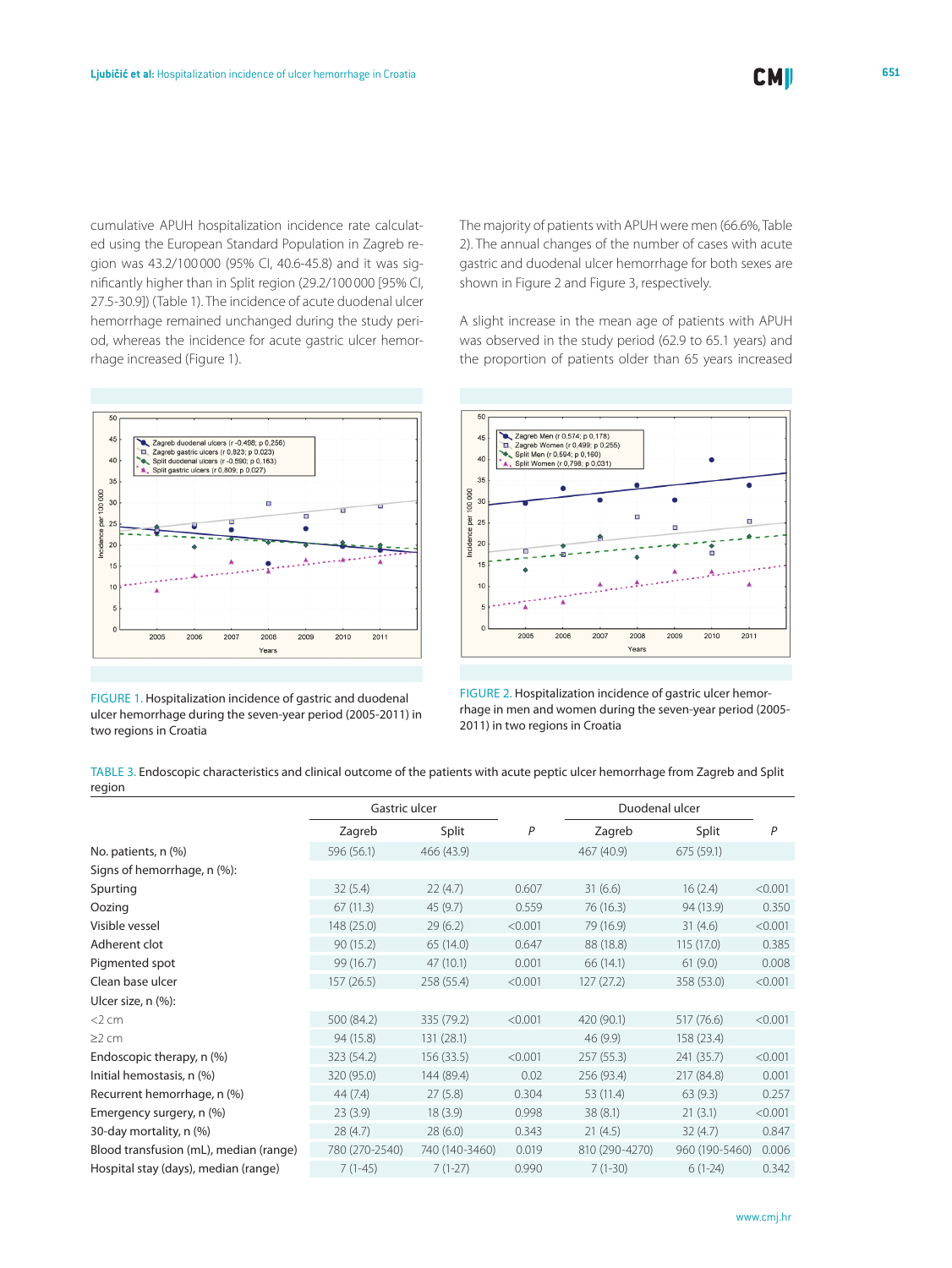from 33.3% in 2005 to 48.7% in 2011. Patients from Zagreb region more often smoked, consumed alcohol, and used NSAIDs. The prevalence of *H. pylori* infection, rebleeding rate, and 30-day case-fatality rate were similar in Zagreb and Split region.

Endoscopic intervention was performed in 977 patients (44.3%), with initial hemostasis achieved in 91.7% of cases (Table 3). Initial hemostasis during endoscopic intervention was achieved more frequently in Zagreb region (94.3% vs 86.6%), as well as mechanical hemostasis with hemoclips (39.2% vs 19.4%). The overall rebleeding rate was 18.2% (187 patients with successful initial endoscopic hemostasis).

One hundred patients (4.5%) underwent surgery due to either continuing (12 patients) or recurrent bleeding (83 patients), and perforation (5 patients). More patients were transferred to surgery in Zagreb than in Split region (5.7% vs 3.4%). The majority of patients in whom emergency surgery was performed (59%) had duodenal ulcer located on the posterior wall of the duodenal bulb. Over-sewing of the bleeding vessel (61/100 patients) and partial gastrectomy (37/100 patients) were the most frequent operations.

The overall 30-day case-fatality rate was 4.9%. The rate was similar for patients treated conservatively and those treated surgically (4.5 vs 6.0%), and one-year cumulative mortality rate remained unchanged during the study period. Mortality was higher in patients older than 65 years and in patients with in-hospital hemorrhage recurrence and se-



FIGURE 3. Hospitalization incidence of duodenal ulcer hemorrhage in men and women during the seven- year period (2005-2011) in two regions in Croatia

vere comorbidities. The cause of death in 39.8% patients were severe underlying comorbid illnesses, most common being ischemic heart disease, malignancy, cerebrovascular accidents, and cirrhosis.

# Discussion

Although the introduction of effective antisecretory drugs, alongside *H. pylori* eradication therapies, dramatically improved APUH treatment, the hospitalization incidence of APUH in two regions in Croatia did not change in the study period. In the majority of developed countries, hospitalization rates for APUH are steadily decreasing (11,12), although some studies from England and Finland report an increase (13,14). Concurrently, consumption of aspirin or NSAIDs is increasing, particularly among the elderly patients (15). This is consistent with our data demonstrating a significant increase in the proportion of elderly patients with peptic ulcer bleeding, with a high proportion of patients who were taking NSAIDs. Our study found that the hospitalization for peptic ulcer hemorrhage per 100 000 remained unchanged, which is similar to Danish and Dutch studies (16,17).

In Western countries in the second half of the 20th century peptic ulcer was no longer a disease predominant in men but had a comparable prevalence in both sexes (18). In our population, greater prevalence was observed in men.

There appears to be a considerable variation in the rates and pattern of peptic ulcer among different regions in the world, but there is a limited number of populationbased studies to support these conclusions (19). Zagreb is the largest city in Croatia situated in the northern part of the country, with predominantly continental European climate and typical central-European cuisine, whereas the Split is the largest city in the southern part of the country with Mediterranean climate and cuisine. These two cities are fairly good representatives of two different life styles. One-year cumulative hospitalization incidence for peptic ulcer bleeding was significantly higher in the northern part of Croatia. This finding can be explained by greater NSAID and tobacco consumption in northern Croatia, with no difference in *H. pylori* infection rates between the regions. The fact that the majority of APUH patients from northern Croatia had gastric ulcers additionally supports the role of these etiologic factors. Duodenal ulcers were more frequent in the southern part of Croatia. Similar north-south differences in China and India have been attributed to regional dietary habits (20,21).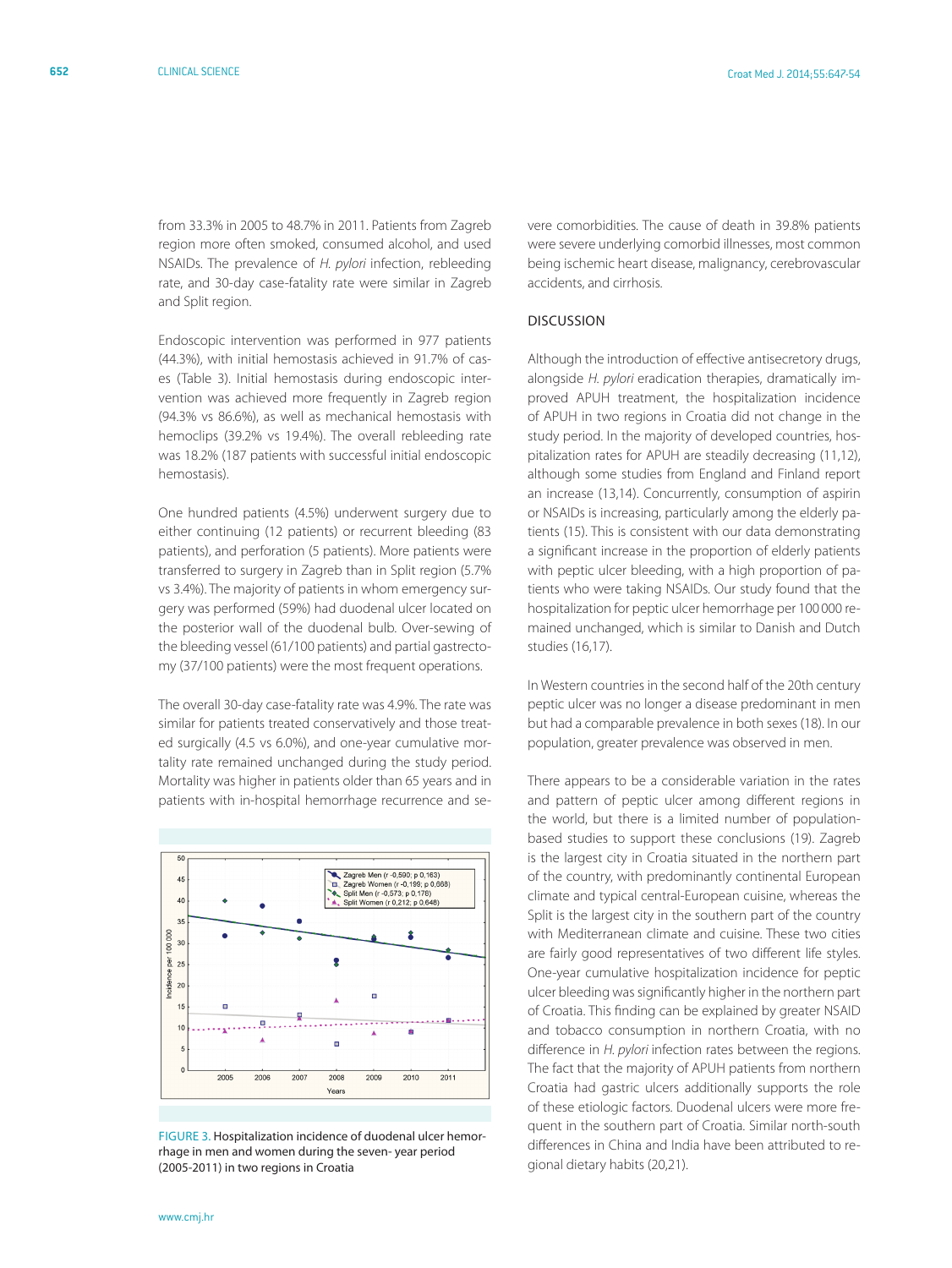Along with the significant increase in the proportion of elderly patients presenting with APUH, we observed that up to 52.2% of our patients had been exposed to drugs potentially harmful to the upper GI tract (NSAIDs, aspirin, antiplatelet agents, corticosteroids, and anticoagulants). At the same time, low percentage of gastroprotective drugs usage (up to 10%) was found in all age groups. This fact stresses the need for prescription of gastroprotective medications in elderly patients at high risk of upper GI bleeding.

The factors considerably affecting the rebleeding rate were hemodynamic instability upon admission, moderate to severe comorbidities, and the presence of duodenal ulcer larger than 2 cm in diameter with a spurting bleeding (5). Causes of mortality after APUH are more often related to cardiac or multiorgan failure than to the bleeding itself, particularly in older and co-morbid patients (22,23). The 30-day case-fatality in our patients with APUH was 4.9%, which is in accordance with other similar studies (24-28).

In conclusion, the hospitalization incidence of APUH in two populations in Croatia did not change over a seven-year period and it was significantly higher in Zagreb region. The incidence of acute duodenal ulcer hemorrhage remained unchanged, whereas the incidence of acute gastric ulcer hemorrhage increased. The results of this study allow us to monitor epidemiological indicators of APUH and compare data with other countries.

#### Funding None.

Ethical approval received from ethics committees of "Sestre Milosrdnice" Clinical Hospital Center and Clinical Hospital Center Split.

Declaration of authorship All authors made substantial contributions to drafting the manuscript and revising it critically for important intellectual content. The study was designed by NLJ. Data were collected by NLJ, IB, TP, AB, ZP, AB, DH, MN, and BT. NLJ and IB analyzed the data and NLJ and TP wrote the manuscript. All authors gave the final approval for the version to be published.

Competing interests All authors have completed the Unified Competing Interest form at [www.icmje.org/coi\\_disclosure.pdf](www.icmje.org/coi_disclosure.pdf) (available on request from the corresponding author) and declare: no support from any organization for the submitted work; no financial relationships with any organizations that might have an interest in the submitted work in the previous 3 years; no other relationships or activities that could appear to have influenced the submitted work.

### References

- 1 Henrion J, Schapira M, Ghilain JM, Maisin JM, De Maeght S, Deltenre P, et al. Upper gastrointestinal bleeding: what has changed during the last 20 years? Gastroenterol Clin Biol. 2008;32:839-47. [Medline:18786792](http://www.ncbi.nlm.nih.gov/entrez/query.fcgi?cmd=Retrieve&db=PubMed&list_uids=18786792&dopt=Abstract) [doi:10.1016/j.gcb.2008.04.037](http://dx.doi.org/10.1016/j.gcb.2008.04.037)
- 2 Sadic J, Borgstrom A, Manjer J, Toth E, Lindell G. Bleeding peptic ulcer – time trends in incidence, treatment and

mortality in Sweden. Aliment Pharmacol Ther. 2009;30:392-8[.](http://www.ncbi.nlm.nih.gov/entrez/query.fcgi?cmd=Retrieve&db=PubMed&list_uids=19508403&dopt=Abstract) [Medline:19508403](http://www.ncbi.nlm.nih.gov/entrez/query.fcgi?cmd=Retrieve&db=PubMed&list_uids=19508403&dopt=Abstract) [doi:10.1111/j.1365-2036.2009.04058.x](http://dx.doi.org/10.1111/j.1365-2036.2009.04058.x)

- 3 Ahsberg K, Ye W, Lu Y, Zheng Z, Holstein S. Hospitalization of and mortality from bleeding peptic ulcer in Sweden: a nationwide time-trends analysis. Aliment Pharmacol Ther. 2011;33:578-84. [Medline:21210831](http://www.ncbi.nlm.nih.gov/entrez/query.fcgi?cmd=Retrieve&db=PubMed&list_uids=21210831&dopt=Abstract) [doi:10.1111/j.1365-2036.2010.04562.x](http://dx.doi.org/10.1111/j.1365-2036.2010.04562.x)
- 4 Loperfido S, Baldo V, Piovesana E, Bellina L, Rossi K, Groppo M, et al. Changing trends in acute upper-GI bleeding: a population-based study. Gastrointest Endosc. 2009;70:212-24[. Medline:19409558](http://www.ncbi.nlm.nih.gov/entrez/query.fcgi?cmd=Retrieve&db=PubMed&list_uids=19409558&dopt=Abstract) [doi:10.1016/j.gie.2008.10.051](http://dx.doi.org/10.1016/j.gie.2008.10.051)
- 5 Ljubičić N, Puljiz Ž, Budimir I, Bišćanin A, Bratanić A, Pavić T, et al. The influence of etiologic factors on clinical outcome in patients with peptic ulcer bleeding. Dig Dis Sci. 2012;57:3195-204. [Medline:22736015](http://www.ncbi.nlm.nih.gov/entrez/query.fcgi?cmd=Retrieve&db=PubMed&list_uids=22736015&dopt=Abstract) [doi:10.1007/s10620-012-2273-6](http://dx.doi.org/10.1007/s10620-012-2273-6)
- 6 van Rensburg C, Barkun AN, Racz I, Fedorak R, Bornman PC, Beglinger C, et al. Clinical trial: intravenous pantoprazole vs. ranitidine for the prevention of peptic ulcer rebleeding: a multicentre, multinational, randomized trial. Aliment Pharmacol Ther. 2009;29:497-507. [Medline:19053987](http://www.ncbi.nlm.nih.gov/entrez/query.fcgi?cmd=Retrieve&db=PubMed&list_uids=19053987&dopt=Abstract) [doi:10.1111/j.1365-](http://dx.doi.org/10.1111/j.1365-2036.2008.03904.x) [2036.2008.03904.x](http://dx.doi.org/10.1111/j.1365-2036.2008.03904.x)
- 7 Dripps RD. New classification of physical status. Anesthesiol. 1963;24:111.
- 8 Rockall TA, Logan FRA, Devlin HB. Northfield TC for the steering committee and members of the National Audit of Acute Upper Gastrointestinal Hemorrhage. Risk assessment after acute upper gastrointestinal hemorrhage. Gut. 1996;38:316-21[.](http://www.ncbi.nlm.nih.gov/entrez/query.fcgi?cmd=Retrieve&db=PubMed&list_uids=8675081&dopt=Abstract) [Medline:8675081](http://www.ncbi.nlm.nih.gov/entrez/query.fcgi?cmd=Retrieve&db=PubMed&list_uids=8675081&dopt=Abstract) [doi:10.1136/gut.38.3.316](http://dx.doi.org/10.1136/gut.38.3.316)
- 9 Forrest JA, Finlayson ND, Shearman DJ. Endoscopy in gastrointestinal bleeding. Lancet. 1974;2:394-7. [Medline:4136718](http://www.ncbi.nlm.nih.gov/entrez/query.fcgi?cmd=Retrieve&db=PubMed&list_uids=4136718&dopt=Abstract) [doi:10.1016/S0140-6736\(74\)91770-X](http://dx.doi.org/10.1016/S0140-6736(74)91770-X)
- 10 Revised European Standard Population 2013 (2013 ESP). Available from: [http://www.ons.gov.uk/ons/guide-method/user-guidance/](http://www.ons.gov.uk/ons/guide-method/user-guidance/health-and-life-events/revised-european-standard-population-2013-2013-esp-/index.html) [health-and-life-events/revised-european-standard-population-](http://www.ons.gov.uk/ons/guide-method/user-guidance/health-and-life-events/revised-european-standard-population-2013-2013-esp-/index.html)[2013–2013-esp-/index.html](http://www.ons.gov.uk/ons/guide-method/user-guidance/health-and-life-events/revised-european-standard-population-2013-2013-esp-/index.html). Accessed: December 15, 2014.
- 11 Kang JY, Elders A, Majeed A, Maxwell JD, Bardhan KD. Recent trends in hospital admissions and mortality rates for peptic ulcer in Scotland 1982-2002. Aliment Pharmacol Ther. 2006;24:65-79. [Medline:16803604](http://www.ncbi.nlm.nih.gov/entrez/query.fcgi?cmd=Retrieve&db=PubMed&list_uids=16803604&dopt=Abstract) [doi:10.1111/j.1365-2036.2006.02960.x](http://dx.doi.org/10.1111/j.1365-2036.2006.02960.x)
- 12 Post PN, Kuipers EJ, Meijer GA. Declining incidence of peptic ulcer but not of its complications: a nation-wide study in the Netherlands. Aliment Pharmacol Ther. 2006;23:1587-93. [Medline:16696807](http://www.ncbi.nlm.nih.gov/entrez/query.fcgi?cmd=Retrieve&db=PubMed&list_uids=16696807&dopt=Abstract) [doi:10.1111/j.1365-2036.2006.02918.x](http://dx.doi.org/10.1111/j.1365-2036.2006.02918.x)
- 13 Higham J, Kang JY, Majeed A. Recent trends in admissions and mortality due to peptic ulcer in England: increasing frequency of haemorrhage among older subjects. Gut. 2002;50:460-4[.](http://www.ncbi.nlm.nih.gov/entrez/query.fcgi?cmd=Retrieve&db=PubMed&list_uids=11889062&dopt=Abstract) [Medline:11889062](http://www.ncbi.nlm.nih.gov/entrez/query.fcgi?cmd=Retrieve&db=PubMed&list_uids=11889062&dopt=Abstract) [doi:10.1136/gut.50.4.460](http://dx.doi.org/10.1136/gut.50.4.460)
- 14 Paimela H, Paimela L, Myllykangas-Luosujarvi R, Kivilaakso E. Current features of peptic ulcer disease in Finland: incidence of surgery, hospital admissions and mortality for the disease during the past twenty-five years. Scand J Gastroenterol. 2002;37:399-403[.](http://www.ncbi.nlm.nih.gov/entrez/query.fcgi?cmd=Retrieve&db=PubMed&list_uids=11989829&dopt=Abstract)